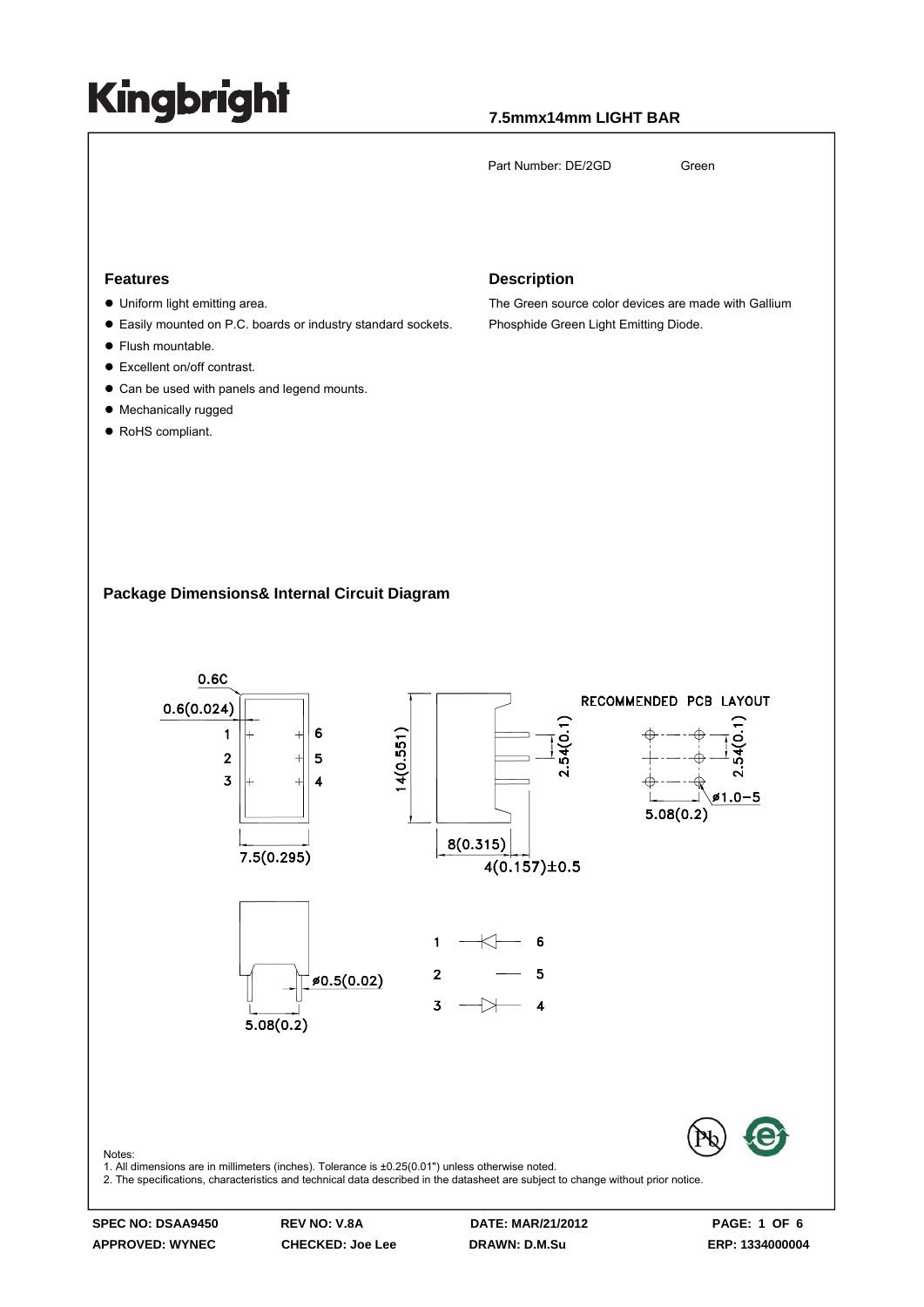| <b>Selection Guide</b> |             |                |                        |       |  |  |  |  |  |
|------------------------|-------------|----------------|------------------------|-------|--|--|--|--|--|
| Part No.               | <b>Dice</b> | Lens Type      | Iv (mcd) [1]<br>@ 10mA |       |  |  |  |  |  |
|                        |             |                | Min.                   | Typ.  |  |  |  |  |  |
| DE/2GD                 | Green (GaP) | Green Diffused | 14                     | 30    |  |  |  |  |  |
|                        |             |                | $*5.6$                 | $*11$ |  |  |  |  |  |

Note:

1. Luminous intensity/ luminous Flux: +/-15%.

\* Luminous intensity value is traceable to the CIE127-2007 compliant national standards.

#### **Electrical / Optical Characteristics at TA=25°C**

| Symbol              | <b>Parameter</b>         | <b>Device</b> | Typ. | Max. | <b>Units</b> | <b>Test Conditions</b> |
|---------------------|--------------------------|---------------|------|------|--------------|------------------------|
| λpeak               | Peak Wavelength          | Green         | 565  |      | nm           | $IF=20mA$              |
| λD [1]              | Dominant Wavelength      | Green         | 568  |      | nm           | $IF=20mA$              |
| $\Delta\lambda$ 1/2 | Spectral Line Half-width | Green         | 30   |      | nm           | $IF=20mA$              |
| C                   | Capacitance              | Green         | 15   |      | рF           | $V_F = 0V$ ; f=1MHz    |
| VF [2]              | Forward Voltage          | Green         | 2.2  | 2.5  | ν            | $IF=20mA$              |
| lR                  | <b>Reverse Current</b>   | Green         |      | 10   | uA           | $V_R = 5V$             |

Notes:

1.Wavelength: +/-1nm.

2. Forward Voltage: +/-0.1V.

3.Wavelength value is traceable to the CIE127-2007 compliant national standards.

#### **Absolute Maximum Ratings at TA=25°C**

| <b>Parameter</b>                       | Green                                | <b>Units</b> |  |
|----------------------------------------|--------------------------------------|--------------|--|
| Power dissipation                      | 62.5                                 | mW           |  |
| DC Forward Current                     | 25                                   | mA           |  |
| Peak Forward Current [1]               | 140                                  | mA           |  |
| Reverse Voltage                        | 5                                    |              |  |
| Operating / Storage Temperature        | -40 $^{\circ}$ C To +85 $^{\circ}$ C |              |  |
| Lead Solder Temperature <sup>[2]</sup> | 260°C For 3-5 Seconds                |              |  |

Notes:

1. 1/10 Duty Cycle, 0.1ms Pulse Width.

2. 2mm below package base.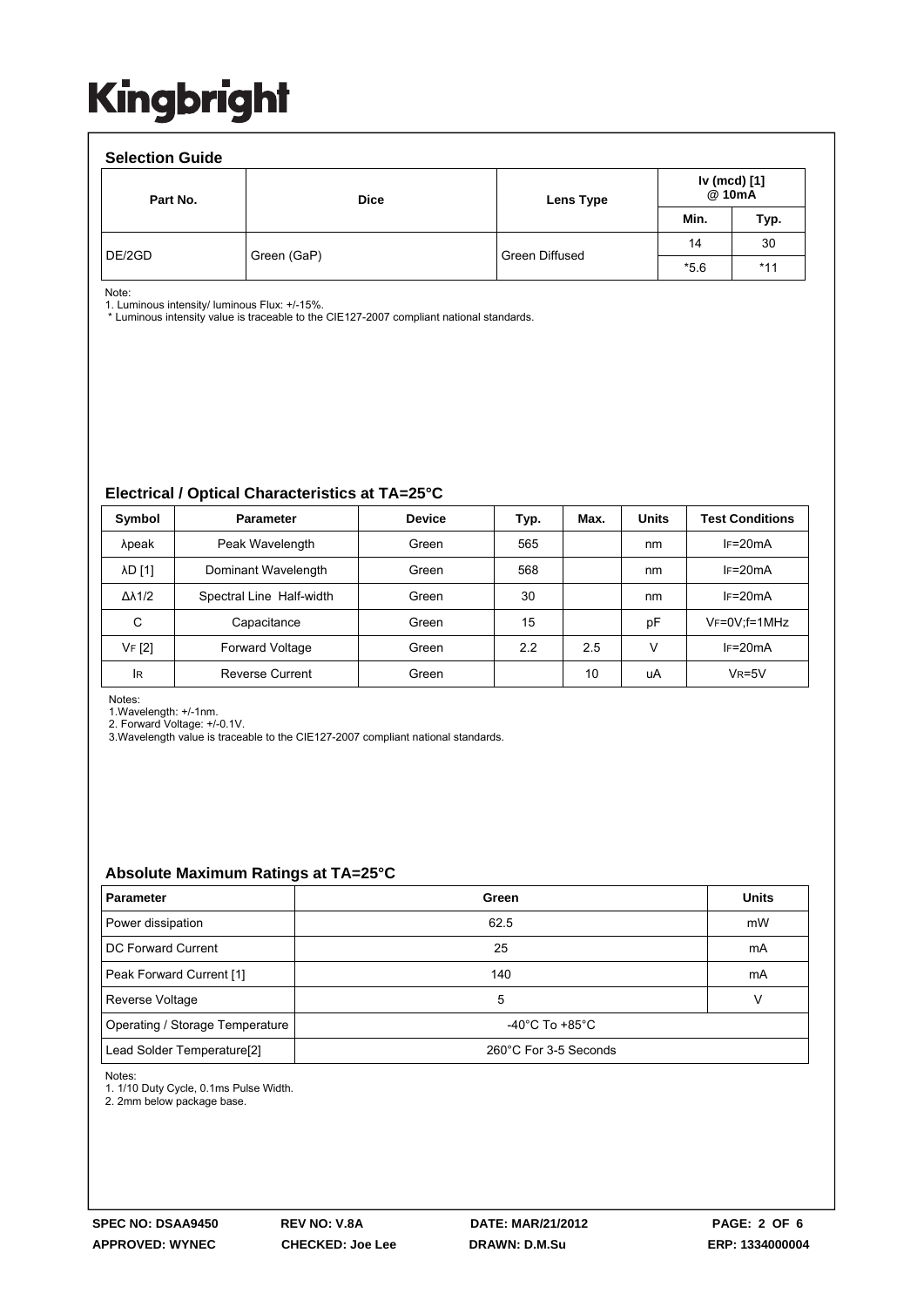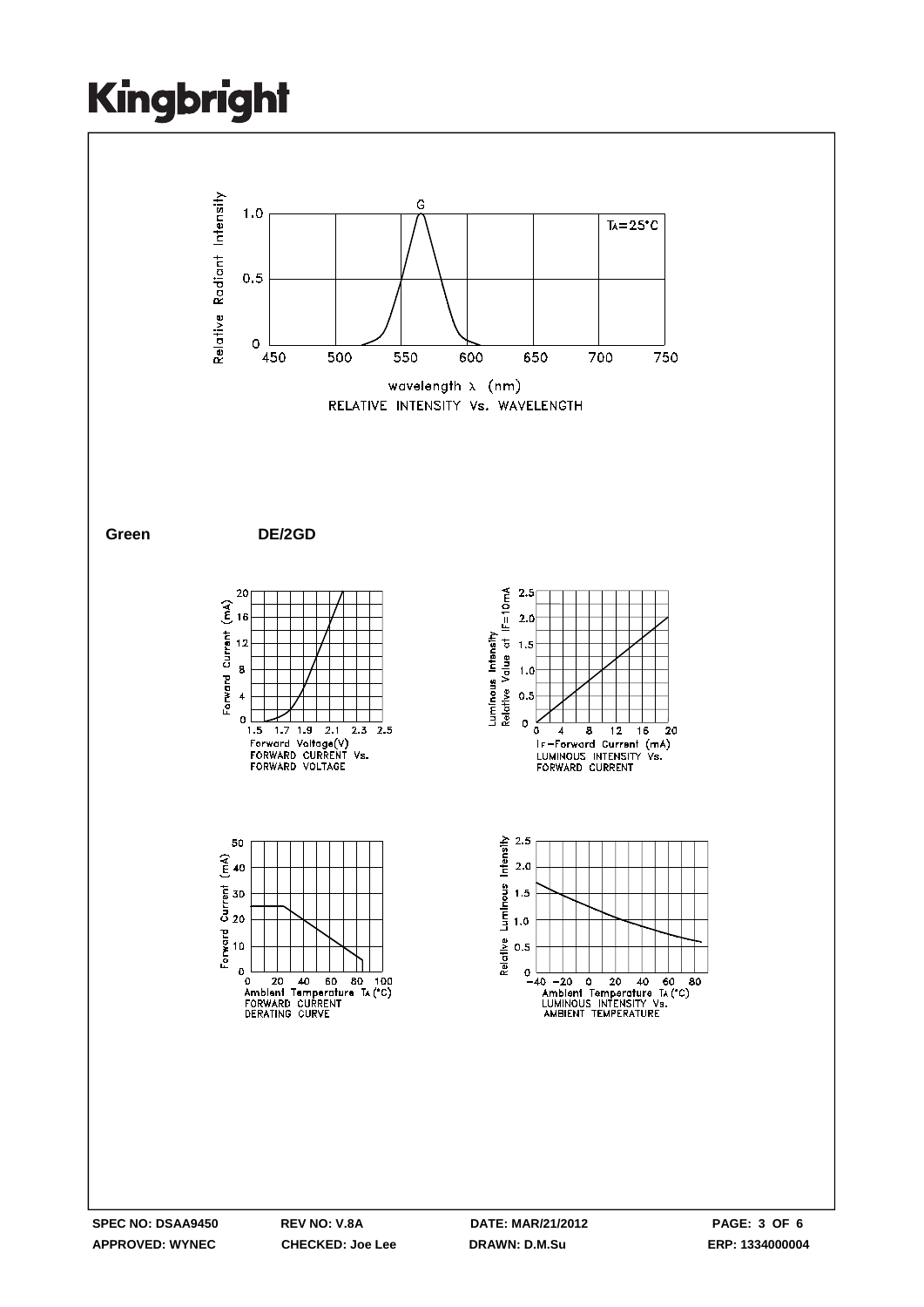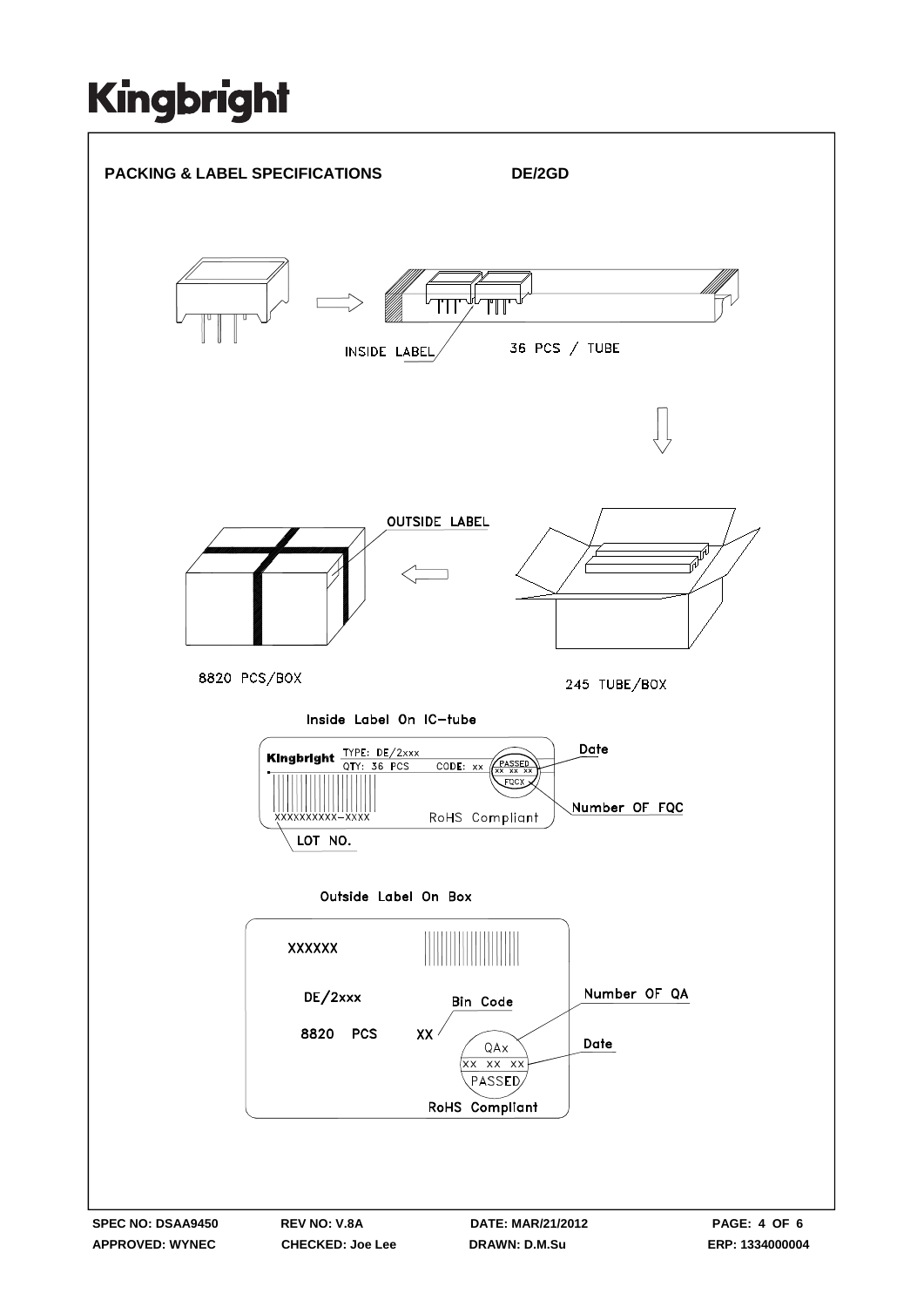